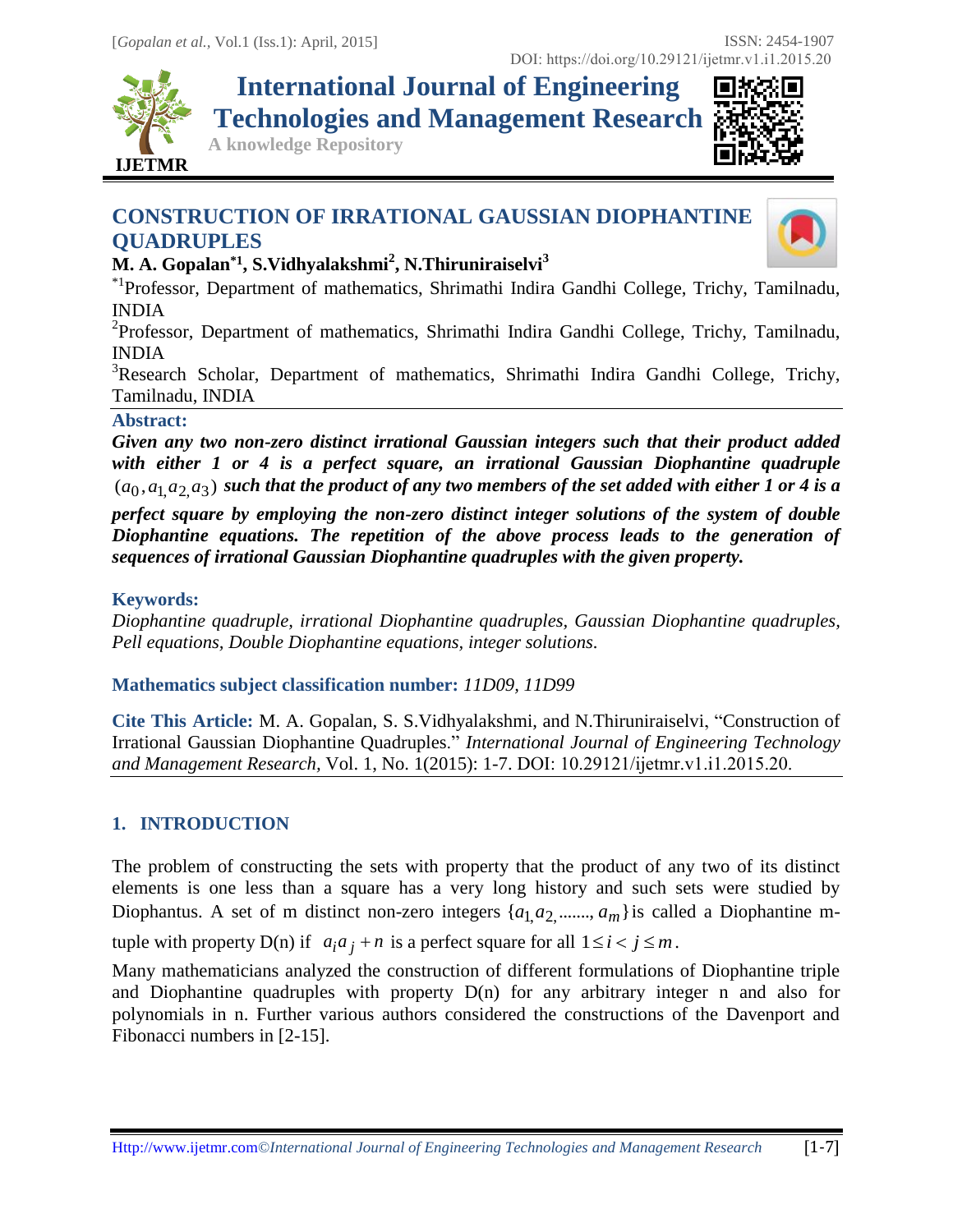A set  $\{a_1, a_2, \ldots, a_m\} \subset Z(i) - \{0\}$  is said to have this property D(z) if the product of its any two distinct elements increased by z is a square of a Gaussian integer. If the set  $\{a_1, a_2, \ldots, a_m\}$ is a complex Diophantine quadruple then the same is true for the set  $\{-a_1, -a_2, \dots, -a_m\}$ .Particularly in [16], the authors have analyzed the problem of the existence of the complex Diophantine quadruples. In this context one may refer [17-22].

In this communication, we construct sequences of irrational Gaussian Diophantine quadruples with properties  $D(1)$  and  $D(4)$ .

(A number of the form  $a + ib\sqrt{d}$  ( $d > 0$ , and square free) is read as irrational Gaussian number.)

#### **2. METHOD OF ANALYSIS**

## **I: FORMATION OF SEQUENCE OF IRRATIONAL GAUSSIAN DIOPHANTINE QUADRUPLES WITH THE PROPERTY D(1):**

#### **SEQUENCE: I**

Let 
$$
a_0 = (3A - 2p) + i\sqrt{d}(3B - 2q)
$$
  
 $a_1 = (3A - 8p + 5) + i\sqrt{d}(3B - 8q)$ 

be such that

$$
a_0a_1 + 1 = \{ [3A - 5p + 1] + i\sqrt{d} [3B - 5q] \}^2 = r^2
$$
 (say).

where  $A = p^2 - dq^2$ ;  $B = 2pq$ 

Let  $a_2$  be any non-zero irrational Gaussian number such that

$$
a_0 * a_2 + 1 = s^2 \tag{1}
$$

$$
a_1 * a_2 + 1 = t^2 \tag{2}
$$

Substituting

$$
s = a_0 + r, t = a_1 + r \tag{3}
$$

in (1) and (2),and subtracting one from the other, we get,

$$
a_2 = (12A - 20p + 7) + i\sqrt{d}(12B - 20q)
$$

Thus,  $(a_0, a_1, a_2)$  is an irrational Gaussian Diophantine triple with property D(1).

If  $(a_0, a_1, a_2)$  is a Diophantine triple with property D(1) then the fourth tuple is given by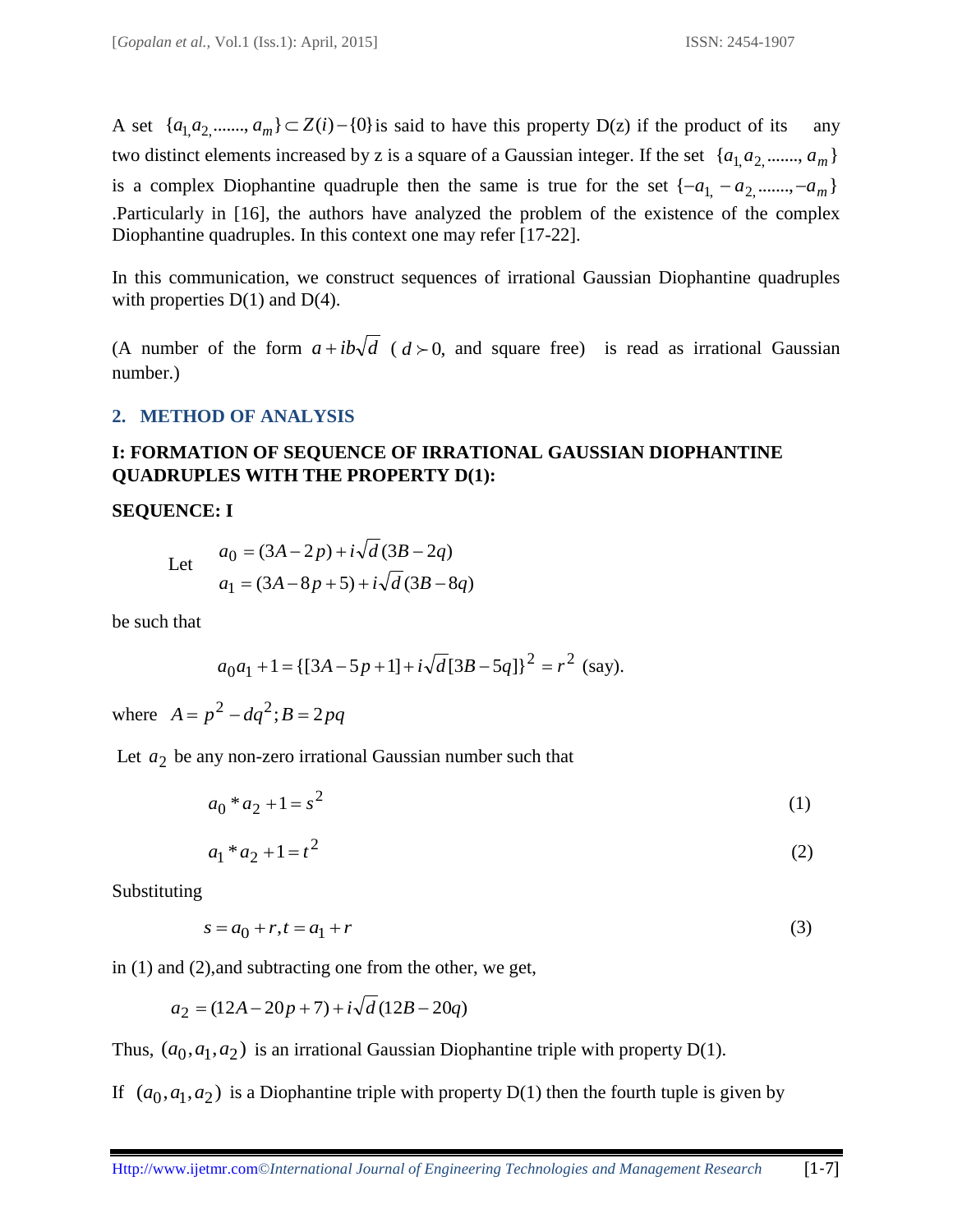$$
a_3 = (a_0 + a_1 + a_2) + 2[a_0a_1a_2 + rst]
$$
\n<sup>(4)</sup>

where

$$
a_0a_1 + 1 = r^2
$$
,  $a_0a_2 + 1 = s^2$ ,  $a_1a_2 + 1 = t^2$ 

Employing the above formula (4), the fourth tuple is given by

$$
a_3 = \{432(\alpha^2 - d\beta^2) - 2160(\gamma - d q \delta) + 4140\gamma - 3800\alpha + 1704A - 340p + 24\}
$$
  
+  $i\sqrt{d}\{-862\alpha\beta - 2160(q\gamma + p\delta) + 4140\delta + 3800\beta + 1704B - 340q\}$ 

Where 
$$
A = p^2 - dq^2
$$
,  $B = 2pq$ ,  $\alpha = p^3 - 3pdq^2$ ,  $\beta = dq^3 - 3p^2q$ ,  
\n $\gamma = p^4 - 6dp^2q^2 + d^2q^4$ ,  $\delta = 4p^3q - 4pdq^3$ 

Observe that  $(a_0, a_1, a_2, a_3)$  is an irrational Gaussian Diophantine quadruple with property D(1).

#### **SEQUENCE: II**

$$
a_1 = (3A - 8p + 5) + i\sqrt{d} (3B - 8q)
$$
  
Let 
$$
a_2 = (12A - 20p + 7) + i\sqrt{d} (12B - 20q)
$$

$$
a_3 = \{432(\alpha^2 - d\beta^2) - 2160(p\gamma - dq\delta) + 4140\gamma - 3800\alpha + 1704A - 340p + 24\}
$$

$$
+ i\sqrt{d} \{-862\alpha\beta - 2160(q\gamma + p\delta) + 4140\delta + 3800\beta + 1704B - 340q\}
$$

$$
+i\sqrt{d}\{-862\alpha\beta - 2160[q\gamma + p\delta] + 4140\delta + 3800\beta + 1704B - 340q\}
$$
  
Using the above formula (4), the fourth tuple is given by  

$$
a_4 = \{62208(A\gamma^2 - Ad\delta^2 - 2dB\gamma\delta) - 580608(p\gamma^2 - pd\delta^2 - 2dq\gamma\delta) + 2360448(\gamma^2 - d\delta^2) - 5482368[(A^2 - dB^2)\alpha + 2dAB\alpha] + 8016720(\alpha^2 - d\beta^2) - 7665536(p\gamma - d\delta q) + 4817352p - 1945632\alpha + 477291A - 63310p + 3432\} + i\sqrt{d}\{62208(B\gamma^2 - Bd\delta^2 - 2A\gamma\delta) - 580608(q\gamma^2 - qd\delta^2 + 2p\gamma\delta) + 4720896p\delta - 10964736AB\alpha - 54823682Bd - A^2)\beta - 16033440\alpha\beta - 7665536(q\gamma + p\delta) + 4817352\delta + 1945632\beta + 477291B - 63310q\}
$$

We note that  $(a_1, a_2, a_3, a_4)$  is an irrational Gaussian Diophantine quadruple with property D(1).

 Proceeding in this way, one may generate a sequence of irrational Gaussian Diophantine quadruples  $(a_0, a_1, a_2, a_3)$ ,  $(a_1, a_2, a_3, a_4)$ , .......with property D(1).

Some numerical examples are given below.

| s.no | $(p,q,d)$ $(a_0,a_1,a_2,a_3)$ | $(a_1, a_2, a_3, a_4)$ |
|------|-------------------------------|------------------------|
|      |                               |                        |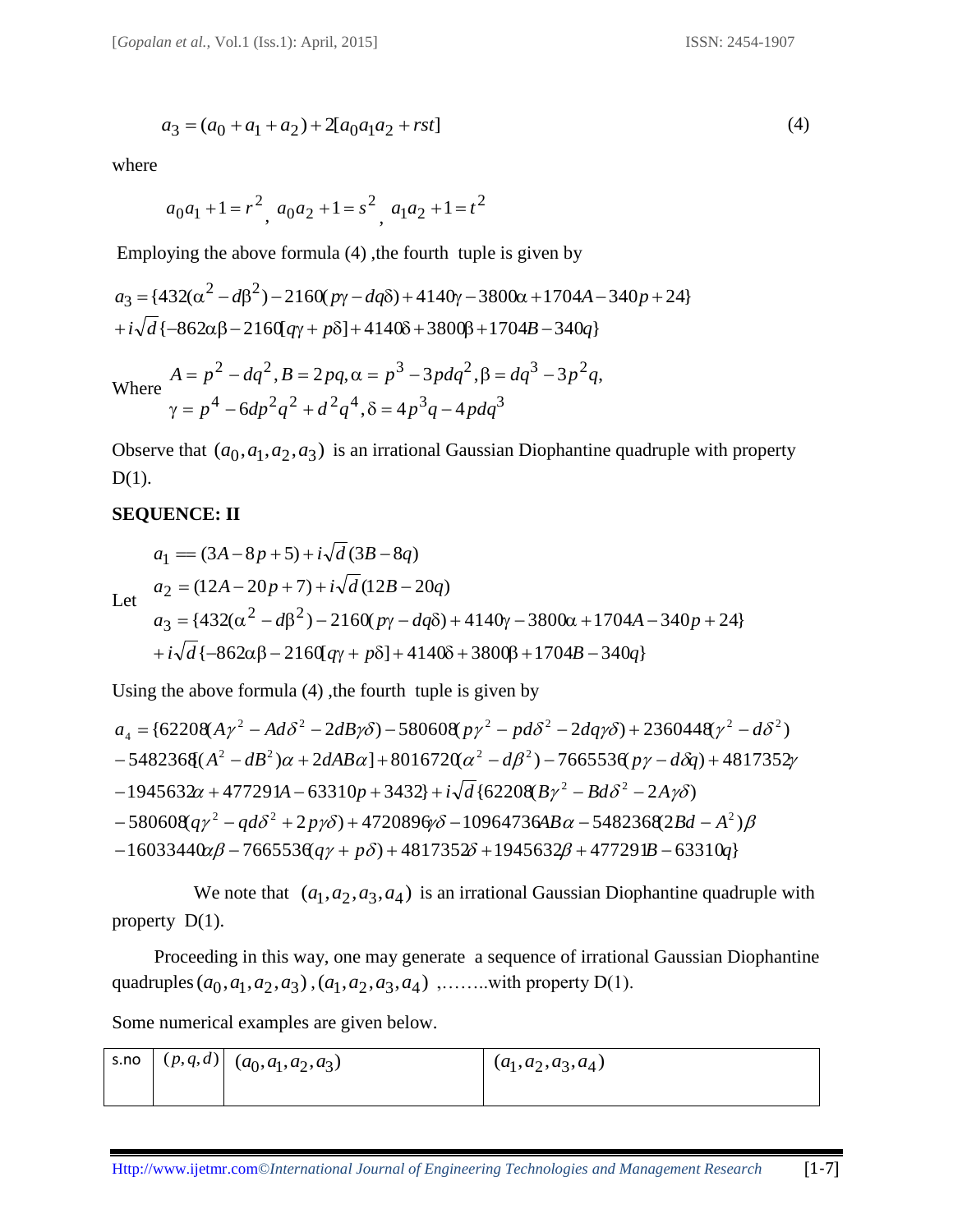|               | (1,1,2) | ${(-5+i4\sqrt{2}), (-6-i2\sqrt{2})},$                        | $\{(-6-i2\sqrt{2}), (-25+i4\sqrt{2}),$                   |
|---------------|---------|--------------------------------------------------------------|----------------------------------------------------------|
|               |         | $(-25+i4\sqrt{2}), (3436+i4122\sqrt{2})$                     | $(3436+i4122\sqrt{2}),-(7795235+i47645723\sqrt{2})\}$    |
|               |         |                                                              |                                                          |
| $\mathcal{P}$ | (1,1,3) | $\{(-8+i4\sqrt{3}), (-9-i2\sqrt{3}),$                        | $\{(-9 - i2\sqrt{3}), (-37 + i4\sqrt{3}),$               |
|               |         | $(-37+i4\sqrt{3}), (5184+i4122\sqrt{3})$                     | $(5184+i4122\sqrt{3})$ , $-(19916403+i58092059\sqrt{3})$ |
|               |         |                                                              |                                                          |
| 3             |         | $(1,1,5)$ $\left[(-14+i4\sqrt{5}), (-15-i2\sqrt{5}),\right]$ | $\{(-15 - i2\sqrt{5}), (-61 + i4\sqrt{5}),$              |
|               |         | $(-61+i4\sqrt{5}), (8640+i4122\sqrt{5})$                     | $(8640+i4122\sqrt{5})$ , $-(33194003+i7898473\sqrt{5})$  |
|               |         |                                                              |                                                          |

# **II: On Sequences of Irrational Gaussian Diophantine Quadruples with property D(4) SEQUENCE: III**

Let  $a_1 = A - 1 + i \sqrt{d} B$  $a_0 = A + 3 + i \sqrt{d} B$ 

be such that

$$
a_0 a_1 = [(A+1) + i\sqrt{d} (2q)]^2 = r^2
$$
 (say)

Let  $a_2$  be any non-zero irrational Gaussian number such that

$$
a_0 * a_2 + 4 = s^2 \tag{5}
$$

$$
a_1 * a_2 + 4 = t^2 \tag{6}
$$

Eliminating  $a_2$  between (5) and (6), we get

$$
a_1 s^2 - a_0 t^2 = 4(a_1 - a_0)
$$
\n<sup>(7)</sup>

Using the linear transformations

$$
s = X + a_0 T
$$
  
\n
$$
t = X + a_1 T
$$
\n(8)

in  $(7)$ , we get

$$
X^2 = a_0 a_1 T^2 + 4
$$

whose initial solution is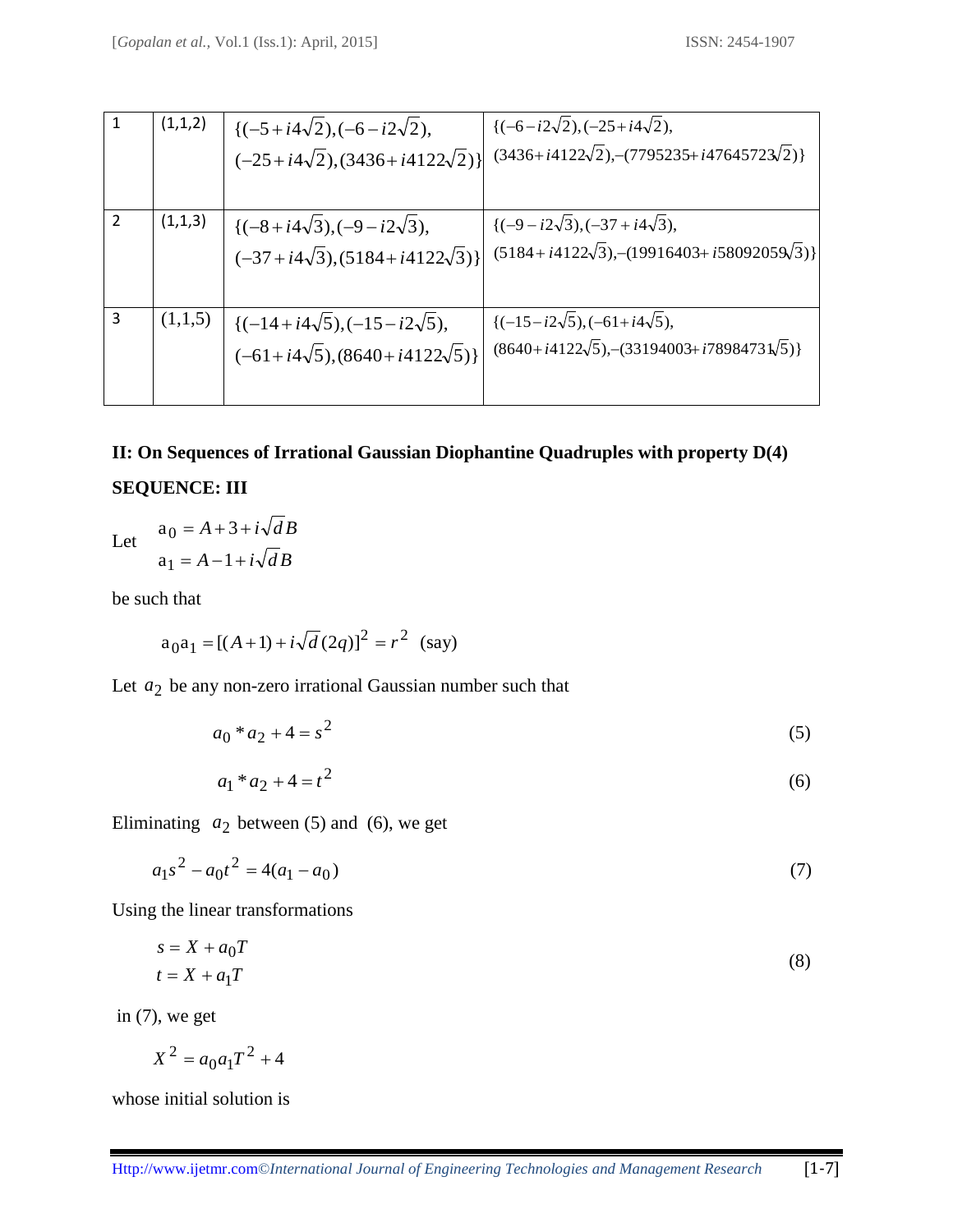$T_0 = 1$  and  $X_0 = A + 1 + i \sqrt{d(2q)}$ 

Using the above solutions in (8) and employing (5)

 $a_2 = (4A + 4) + i\sqrt{d} (8q)$ 

Here we observe that  $(a_0, a_1, a_2)$  is an irrational Gaussian Diophantine triple with property D(4).

Employing Euler's solution, the fourth tuple is given by

$$
a_3 = 4[{A(A2 + 3A + 2) - 12A(dp2q2)] - 12(dp2q2)]
$$
  
+  $i\sqrt{d}[A(3AB + 6B) + 2B - 8dp3q3]]$ 

Observe that  $(a_0, a_1, a_2, a_3)$  is an irrational Gaussian Diophantine quadruple with property D(4).

#### **SEQUENCE: IV**

Let

$$
a_1 = (A-1) + i\sqrt{d}B
$$
  
\n
$$
a_2 = (4A+4) + i\sqrt{d}(8q)
$$
  
\n
$$
a_3 = 4[{A(A2 + 3A + 2) - 12A(dp2q2)] - 12(dp2q2)]
$$
  
\n
$$
+ i\sqrt{d}[A(3AB+6B) + 2B - 8dp3q3]]
$$

Proceeding as in sequence (III), the fourth tuples of this sequence are given by

$$
a_4 = \{16A^5 + 48A^4 + 24A^3 - 24A^2 - 7A - 640A^3dp^2q^2 - 1152dp^2q^2A^2 + 1280d^2p^4q^4A
$$
  
- 288dp<sup>2</sup>q<sup>2</sup>A + 768d<sup>2</sup>p<sup>4</sup>q<sup>4</sup> + 96dp<sup>2</sup>q<sup>2</sup> + 3} + i\sqrt{d}\{160A^4pq + 384A^3pq + 144A^2pq - 96Apq  
- 1280A^2dp^3q^3 - 1536Adp^3q^3 + 512d^2p^5q^5 - 192dp^3q^3 + 336pq\}

We note that  $(a_1, a_2, a_3, a_4)$  is an irrational Gaussian Diophantine quadruple with property D(4).

 Proceeding in this way, one may generate a sequence of irrational Gaussian Diophantine quadruples  $(a_0, a_1, a_2, a_3)$ ,  $(a_1, a_2, a_3, a_4)$ , .......with property D(4) Some numerical examples are given below: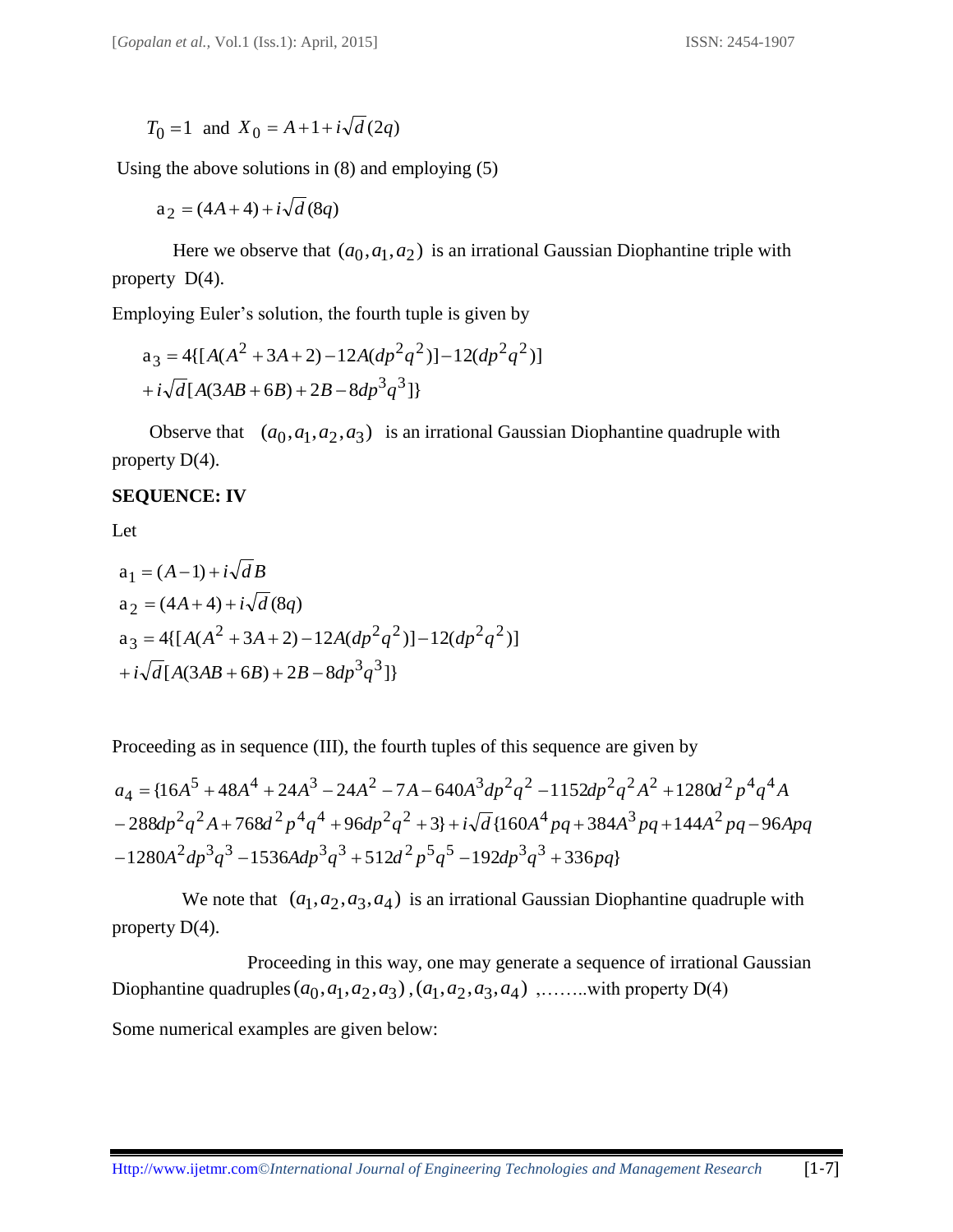| s.no           | (p,q,d) | $(a_0,a_1,a_2,a_3)$                                                               | $(a_1, a_2, a_3, a_4)$                                                                     |
|----------------|---------|-----------------------------------------------------------------------------------|--------------------------------------------------------------------------------------------|
| $\mathbf{1}$   | (1,1,2) | $\{(2+i2\sqrt{2}), (-2+i2\sqrt{2})\}$<br>$(8i\sqrt{2}), (-72i\sqrt{2})\}$         | $\{(-2+i2\sqrt{2}), (i8\sqrt{2}),$<br>$(-i72\sqrt{2}), (-2310+i2528\sqrt{2})\}$            |
| $\overline{2}$ | (1,1,3) | $\{(1+i2\sqrt{3}), (-3+i2\sqrt{3}),$<br>$(-4+i8\sqrt{3}), (144-i80\sqrt{3})$      | $\{(-3+i2\sqrt{3}), (-4+i8\sqrt{3}),$<br>$(144 - i80\sqrt{3}), (-12591 - i1520\sqrt{3})\}$ |
| 3              | (1,1,5) | $\{(-1+i2\sqrt{5}), (-5+i2\sqrt{5}),$<br>$(-12+i8\sqrt{5})$ , $(624+i12\sqrt{5})$ | $(-5+i2\sqrt{5})$ , $(-12+i8\sqrt{5})$ ,<br>$(624+i12\sqrt{5})(4095-i40432\sqrt{5})$       |

## **3. CONCLUSION**

In this paper, we have presented a method of constructing irrational Gaussian Diophantine quadruples being given an irrational Gaussian Diophantine pair such that their product added with either 1 or 4 is a perfect square.

To conclude, one may attempt to construct rational and irrational Gaussian Diophantine quadruples with suitable property and extend it to Diophantine quintuples and higher orders.

#### **4. ACKNOWLEDGEMENT**

\*The finicial support from the UCG, New Delhi (F-MRP-5122/14(SERO/UCG) dated March 2014) for a part of this work is gratefully acknowledged.

#### *5. REFERENCES*

- *[1] I.E.Dickson,History of the numbers,Vol.2 Chelsea,Newyork,1966,513-520.*
- *[2] E.Brown,Sets in which xy+k is always a square,Math.Comp.,1985 ,45,613-620.*
- *[3] J.Morgado,Generalization of a result of Hoggatt and Bergum on Fibonacci numbers Portugaliae Math,42(1983-1984),441-445.*
- *[4] J.Morgado,Note on a Shannon's theorem concerning the Fibonacci numbers and Diophantine quadruples,Portugaliae Math,48(1991),429-439.*
- *[5] G.Srividhya, Diophantine quadruples for Fibonacci numbers with property D(1),Indian Journal of Mathematics and Mathematical Sciences,5, (2009), 57-59.*
- *[6] M.A.Gopalan,G.Shrividhya Diophantine quadraples for Fibanacci and Lucas numbers with property D(4) Diophantus J.Math 1, ,(2012), 15-18.*
- *[7] A.DujellaGeneralization of a problem of diophantus,Acta Arith 65,(1993) ,15-27.*